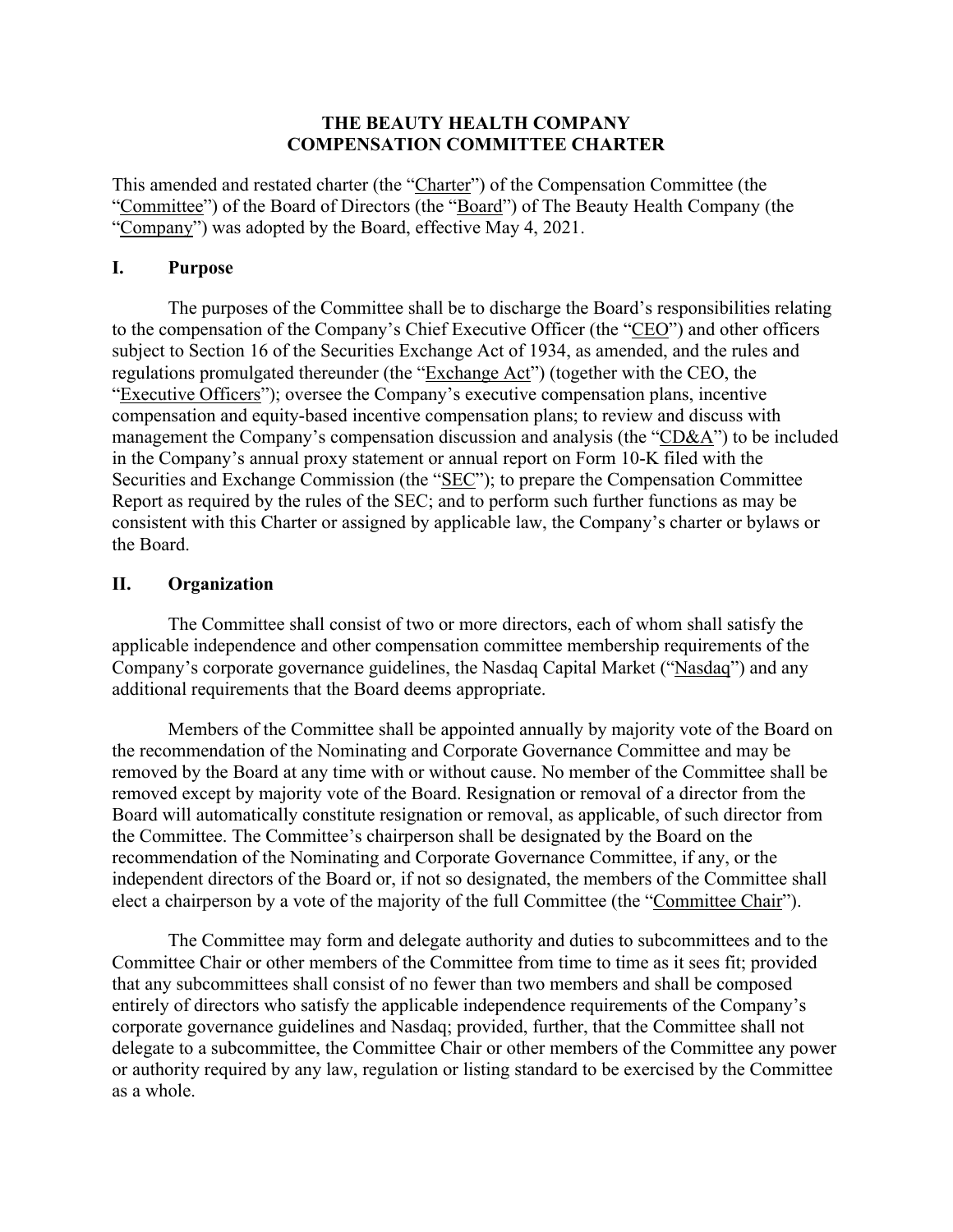## **III. Meetings**

The Committee shall meet at least two times annually and as often as necessary to carry out its responsibilities. Meetings shall be called and led by Committee Chair or, if there is no Committee Chair, by a majority of the members of the Committee.

Meetings may be held telephonically or by other electronic means to the extent permitted by the Company's organizational documents and applicable law. Committee actions may be taken by unanimous written consent in lieu of a meeting in accordance with the Company's organizational documents and applicable law.

The Committee may adopt such procedures as it deems appropriate and necessary to carry out the duties and responsibilities of the Committee. The Committee shall report regularly to the Board, generally at the next regularly scheduled Board meeting following a Committee meeting, on actions taken and significant matters reviewed by the Committee. Notice of Committee meetings shall be given in the same manner as notice for special meetings of the Board. A majority of the members of the Committee shall constitute a quorum for the transaction of business at any meeting of the Committee. The act of a majority of the Committee members present at a meeting shall be the act of the Committee.

The Committee shall maintain minutes of its meetings and records relating to those meetings.

### **IV. Authority and Responsibilities**

To fulfill its responsibilities, the Committee shall:

- (a) Review and make recommendations to the Board with respect to the Company's compensation strategy to ensure it is appropriate to attract, retain and motivate senior management and other key employees.
- (b) Review and make recommendations to the Board with respect to the executive compensation philosophy, policies and programs that in the Committee's judgment support the Company's overall business strategy and review and discuss, at least annually, the material risks associated with executive compensation structure, policies and programs to determine whether such structure, policies and programs encourage excessive risk taking and to evaluate compensation policies and practices that could mitigate any such risk.
- (c) On an annual basis, review and approve corporate goals and objectives relevant to the compensation of each of the CEO and any Executive Chairman, evaluate the CEO's and any Executive Chairman's respective performance in light of those goals and objectives and determine and approve the CEO's and any Executive Chairman's respective compensation, including annual base salaries, short and long-term (including cash-based and equity-based) incentive awards and opportunities, and perquisites or other personal benefits, except to the extent such benefit policies or programs apply to Company employees generally, based on this evaluation. In evaluating, determining and approving the long-term incentive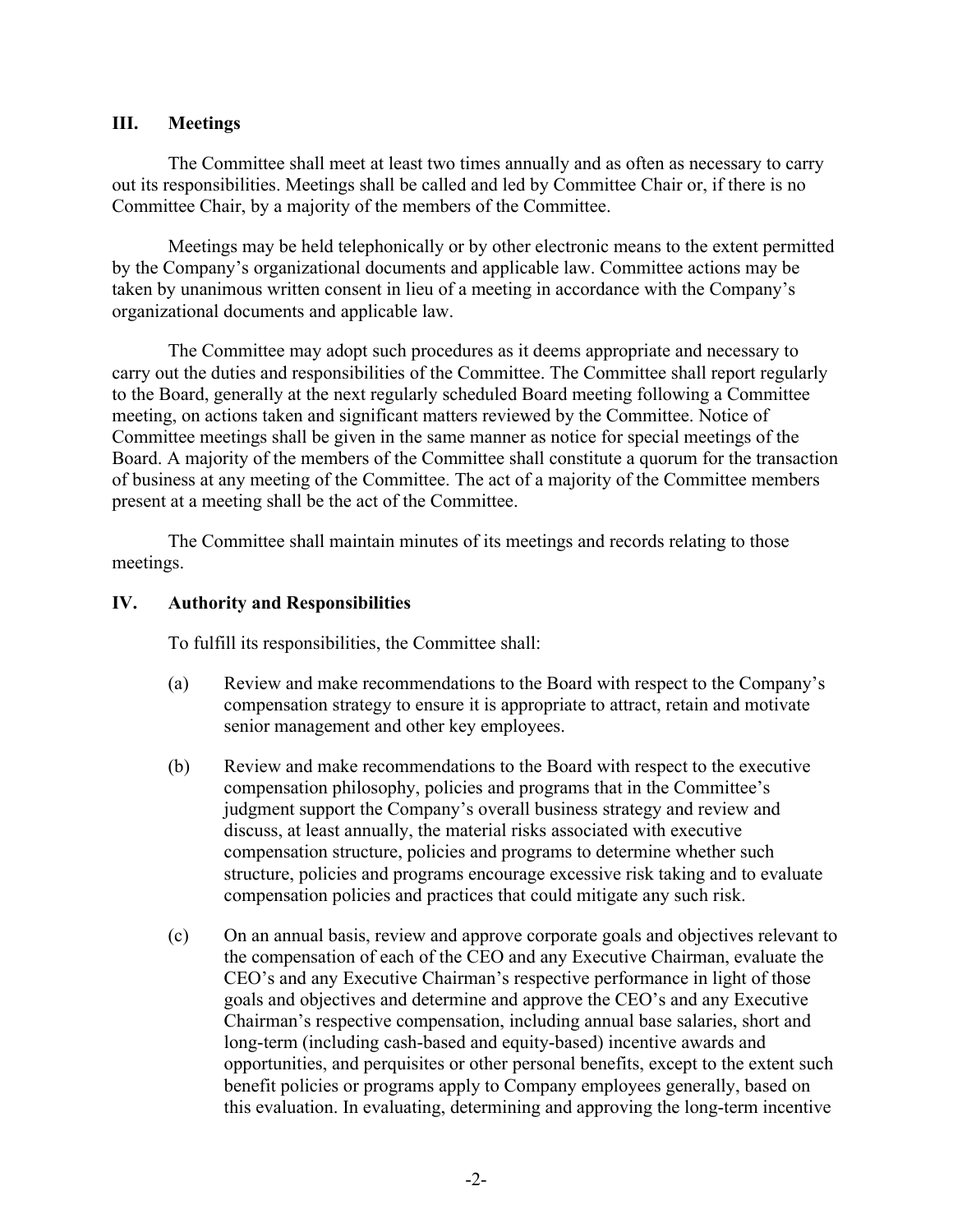component of the CEO's and any Executive Chairman's respective compensation, the Committee may consider, among such other factors as it may deem relevant, the Company's performance, shareholder returns, the value of similar incentive awards to the CEO or Executive Chairman at comparable companies, the value of similar awards given to other Executive Officers of the Company, the results of the most recent shareholder advisory vote on executive compensation required by Section 14A of the Exchange Act (the "Say-on-Pay Vote") and the awards given to the CEO or any Executive Chairman in past years. The CEO and any Executive Chairman may not be present during voting or deliberations relating to his or her respective compensation.

- (d) On an annual basis, review and approve the compensation of the Company's Executive Officers (other than the CEO and any Executive Chairman), evaluate such Executive Officers' performance in light of those goals and objectives and determine and make recommendations to the Board with respect to such Executive Officers' compensation, including annual base salaries, short and longterm (including cash-based and equity-based) incentive awards and opportunities, and perquisites or other personal benefits, except to the extent such benefit policies or programs apply to Company employees generally, based on this evaluation. In evaluating and making recommendations with respect to the longterm incentive component of each such Executive Officer's compensation, the Committee may consider, among such other factors as it may deem relevant, the Company's performance, shareholder returns, the value of similar incentive awards to executive officers at comparable companies, the value of similar awards given to other Executive Officers of the Company, the results of the most recent Say-on-Pay Vote and the awards given to the Executive Officer in past years. No Executive Officer may be present during voting or deliberations relating to his or her own compensation.
- (e) If at any time there are not at least two members of the Committee who qualify as "non-employee directors" within the meaning of Section 16 of the Exchange Act and the rules and regulations promulgated thereunder, then the Committee shall recommend the grant of equity-based awards to persons who are subject to Section 16 of the Exchange Act to the Board for approval in accordance with Exchange Act Rule 16b-3.
- (f) Monitor the effectiveness of other compensation and benefit plan offerings, including, but not limited to, nonqualified deferred compensation, fringe benefits and any perquisites, in particular those pertaining to the Executive Officers, and approve and adopt, or recommend to the Board, as appropriate, the adoption of any material new employee benefit plan or change to an existing plan that creates a material financial commitment by the Company. In its discretion, the Committee may otherwise approve, amend, modify, ratify or interpret the terms of, or terminate, any such compensation or benefit plan or delegate such authority to the extent such delegation is permitted. In regard to employee benefit plans, the Committee's role shall be one of oversight and, except as the Committee otherwise expressly determines or applicable law otherwise expressly requires,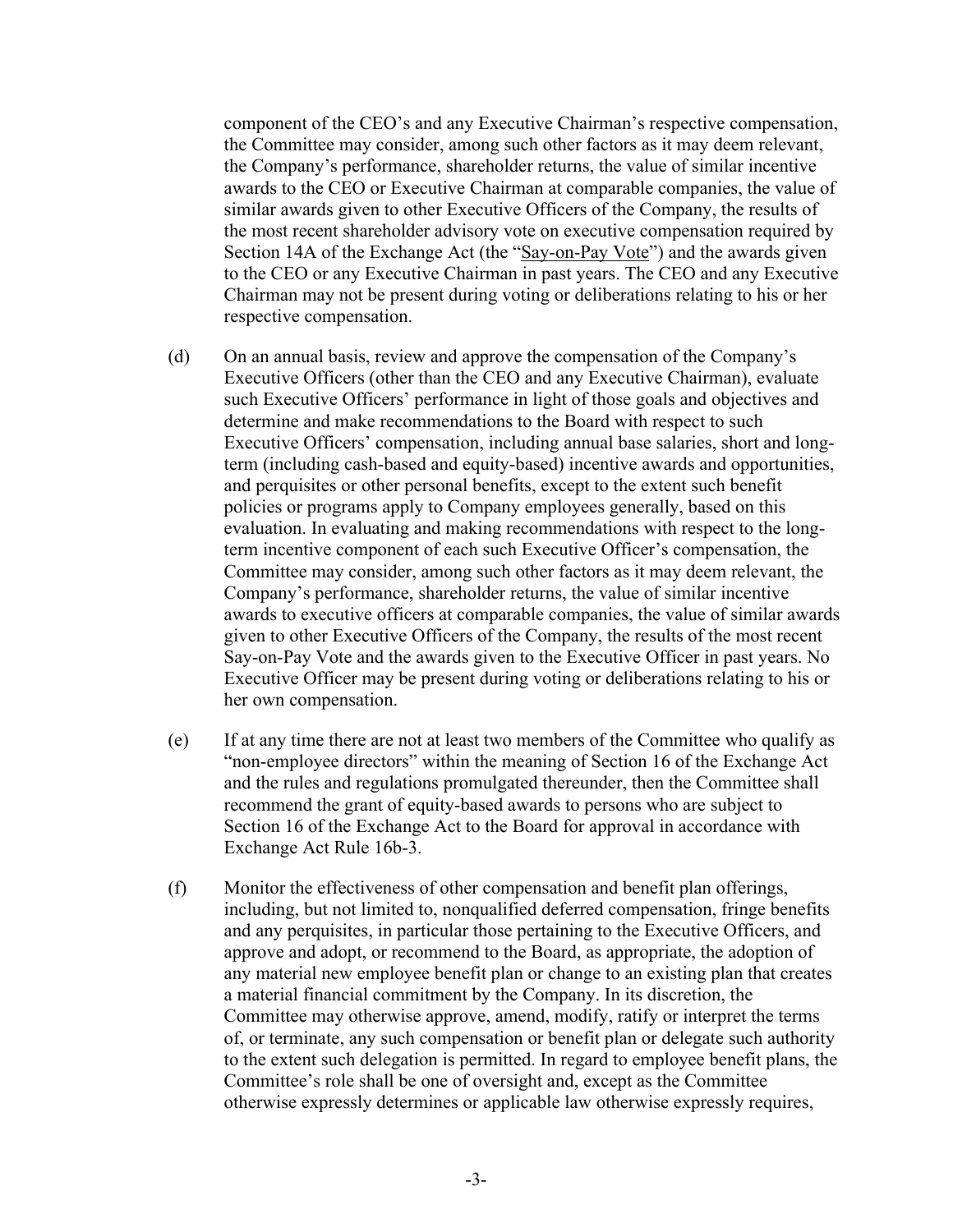the Committee shall not act as a fiduciary with respect to any benefit plans or programs under the Employee Retirement Income Security Act of 1974 ("ERISA") or otherwise.

- (g) Review and make recommendations to the Board with respect to the Company's executive incentive compensation and equity-based plans, if any.
- (h) To the extent it deems necessary, review and approve the terms of any compensation "clawback" or similar policy or agreement between the Company and the Company's Executive Officers.
- (i) Periodically and as and when appropriate, review and approve the following as they affect the Executive Officers:
	- i. any employment and severance arrangements;

ii. any change-in-control agreements and change-in-control provisions affecting any elements of compensation and benefits; and

iii. establishing performance goals and certifying that performance goals have been attained.

- (j) Establish and periodically review policies concerning perquisite benefits and approve all special perquisites, special cash payments and other special compensation and benefits arrangements for Executive Officers and employees of the Company.
- (k) Establish and periodically review the stock ownership guidelines for Executive Officers and members of the Board and oversee compliance with such guidelines.
- (l) Review and recommend to the Board for approval the compensation of directors for their service to the Board. Review, evaluate and recommend changes, if appropriate, to the remuneration of directors.
- (m) Approve compensation awards, including individual awards, as may be required to comply with applicable tax and state corporate laws.
- (n) Review the Company's compensation disclosures in its annual proxy statement and its annual report on Form 10-K filed with the SEC and assist management in complying with proxy statement and annual report requirements. Review and discuss the CD&A with management and based on such review and discussion, determine whether to recommend to the Board that such compensation disclosures and CD&A be disclosed in the Company's annual report on Form 10-K or annual proxy statement filed with the SEC, as applicable.
- (o) Review and recommend to the Board for approval the frequency with which the Company will conduct Say-on-Pay Votes, taking into account the results of the most recent shareholder advisory vote on frequency of Say-on-Pay Votes required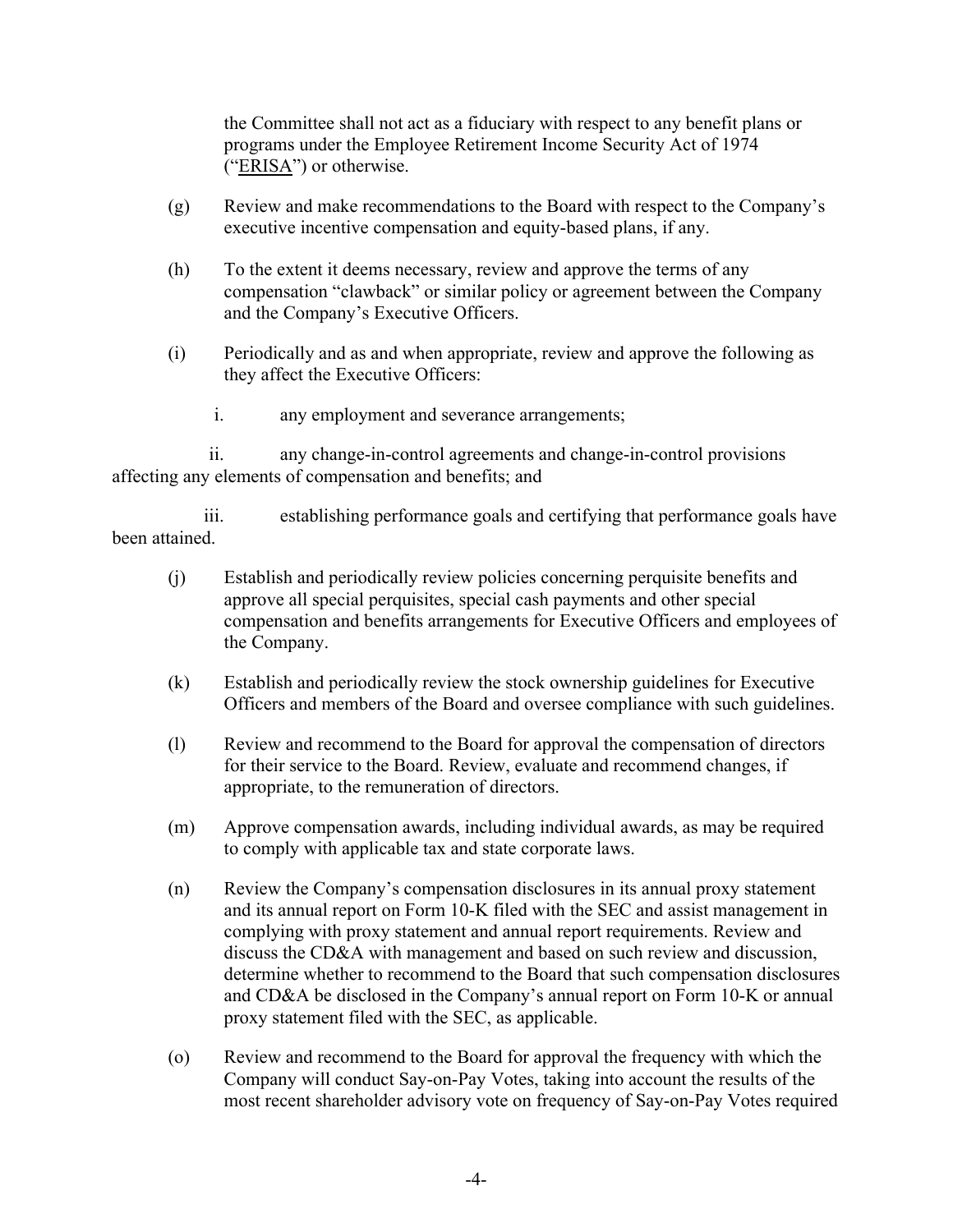by Section 14A of the Exchange Act, and review and recommend to the Board for approval the proposals regarding the Say-on-Pay Vote and the frequency of the Say-on-Pay Vote to be included in the Company's proxy statement filed with the SEC.

- (p) Review and assess the adequacy of this Charter annually and recommend to the Board any changes deemed appropriate by the Committee.
- (q) Review its own performance annually.
- (r) Report regularly to the Board.
- (s) Perform any other activities consistent with this Charter, the Company's by-laws and governing law, as the Committee or the Board deems necessary or appropriate.

#### **V. Resources**

The Committee shall have the authority to retain or obtain the advice of, at its sole discretion, compensation consultants, independent legal counsel or other advisors (collectively, "Advisors") to assist the Committee in its responsibilities and shall be directly responsible for the appointment, compensation and oversight of the work of such Advisors. The Committee shall have the authority, in its sole discretion, terminate the Committee's engagement with any Advisor. Before retaining an Advisor (other than in-house legal counsel and any Advisor whose role is limited to consulting on broad-based, non-discriminatory plans or providing information that is not customized in particular for the Company (as described in Item  $407(e)(3)(iii)$  of Regulation S-K)), the Committee shall consider the independence of such Advisor, including any independence factors that it is required to consider by law or Nasdaq rules and any other factors the Committee deems relevant to the Advisor's independence from management.

Nothing herein shall be construed: (a) to require the Committee to use or retain an Advisor; (b) to require the Committee to implement or act consistently with the advice or recommendations of any Advisor; or (c) to affect the ability or obligation of the Committee to exercise its own judgment in fulfillment of its duties.

The Committee Chair, at the request of any member of the Committee, may request that any officer, employee or advisor of the Company attend a meeting of the Committee or otherwise respond to Committee requests.

The Committee shall have the sole authority to determine and approve the terms of engagement and the extent of funding necessary (the expense of which will be borne by the Company) for payment of compensation to any Advisors or other professionals retained to advise the Committee and ordinary administrative expenses of the Committee that are necessary or appropriate in carrying out its duties. The Company must provide for appropriate funding, as determined by the Committee, for payment of reasonable compensation to any outside adviser retained by the Committee.